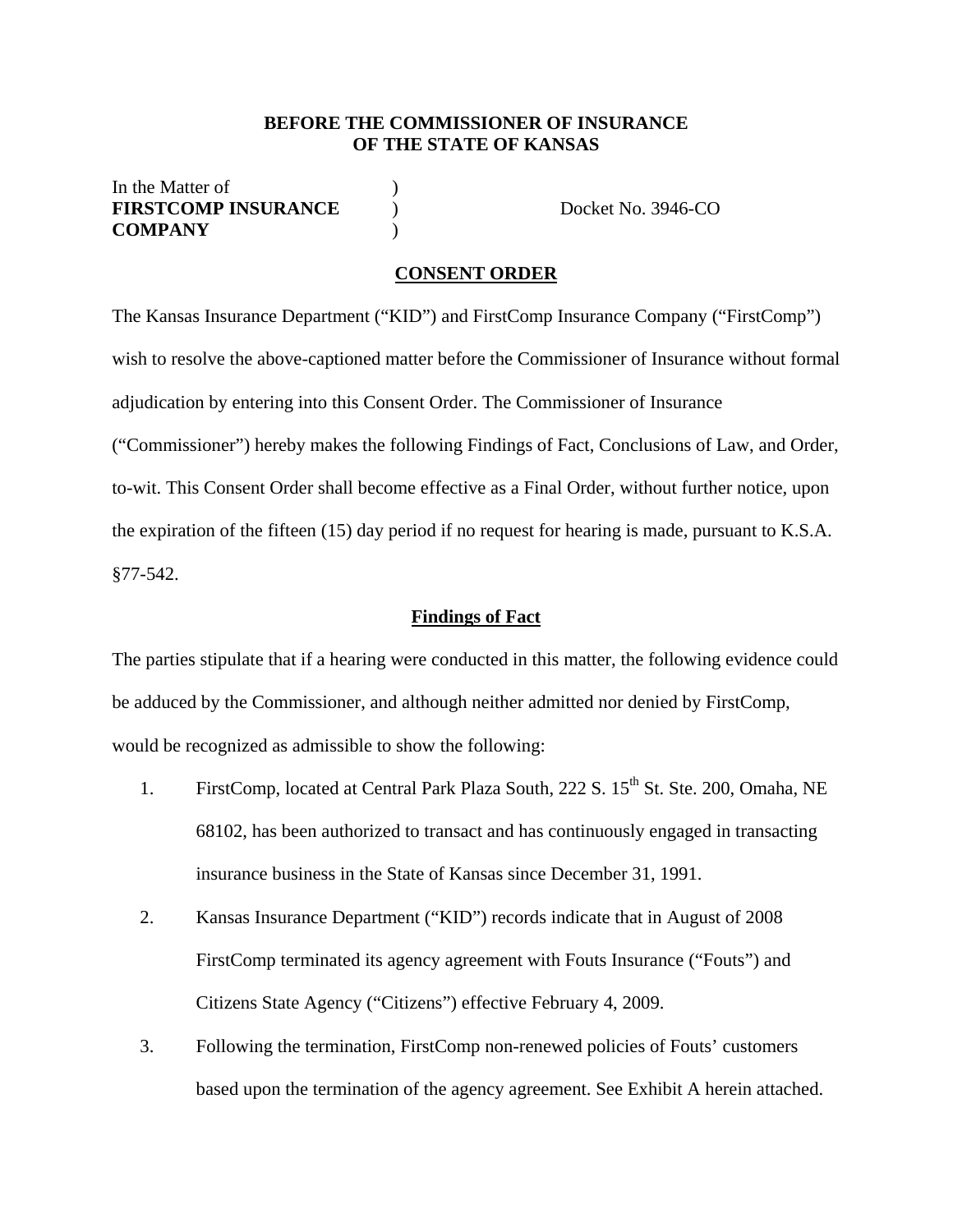- 4. K.S.A. 40-2,107(a) requires all contractual conditions existing prior to the termination notice remain the same during the notice period.
- 5. On August 12, 2008, FirstComp representatives assured a KID official that FirstComp recognized and would abide by the provisions of K.S.A. 40-2,107.
- 6. Since August 12, 2008, FirstComp has continued to non-renew policies on the basis of the termination of the agency agreement.
- 7. Additionally, FirstComp has not changed the effective dates of prior non-renewals as agreed upon by FirstComp and KID.

# **Applicable Law**

- K.S.A. 40-2,107 states, in pertinent part:
	- (a) Insurance companies may contract with independent insurance agents as to binding authority, policy services, adjusting services, commissions and other subjects of interest between agent and company. Such contracts which have been effective for more than one year shall not be terminated or amended by the company except by mutual agreement or unless 180 days' prior notice has been tendered to the agent, except that this shall not apply to terminations for fraud, material misrepresentation or failure to pay such agent's account less the agent's commission and any disputed items within 10 days after written demand by the company. During such notice period all contractual conditions existing prior to such notice shall continue.
- K.S.A. 40-2,108 states, in pertinent part:

The commissioner shall promulgate such rules and regulations as are necessary to carry out the provisions of this act. Violations of this act shall be violations of the unfair trade practices act, K.S.A. 40-2407, and K.S.A. 40-2411…

- K.S.A. 40-2407 states, in pertinent part:
	- (a) If, after such hearing, the commissioner shall determine that the person charged has engaged in an unfair method of competition or an unfair or deceptive act or practice, the commissioner shall render an order requiring such person to cease and desist from engaging in such method of competition, act or practice and if the act or practice is a violation of K.S.A. 40-2404 and amendments thereto, the commissioner may in the exercise of discretion order any one or more of the following: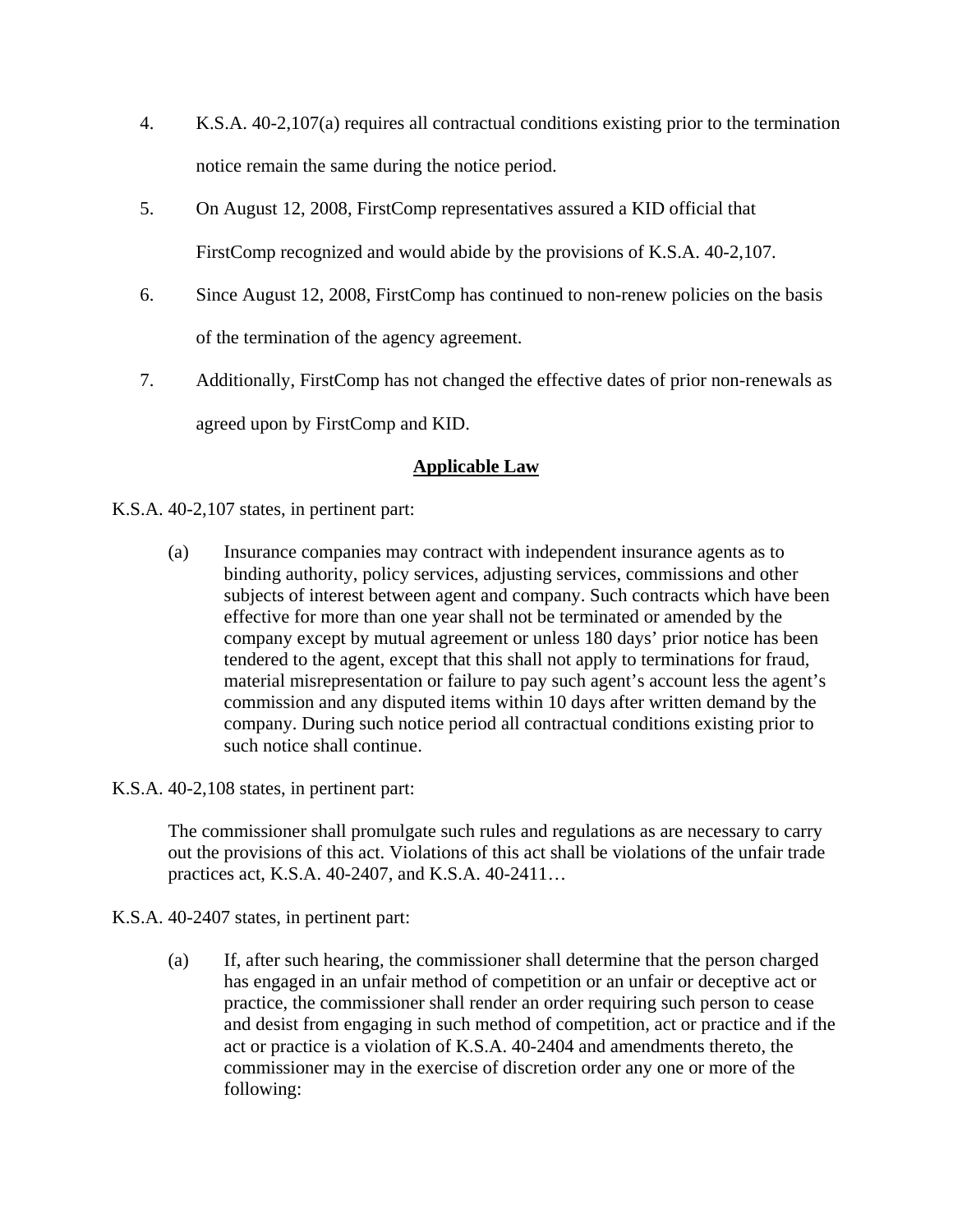- (1) Payment of a monetary penalty of not more than \$1,000 for each and every act or violation, but not to exceed an aggregate penalty of \$10,000 unless the person knew or should have known such person was in violation of this act, in which case the penalty shall be not more than \$5,000 for each and every act or violation, but not to exceed an aggregate of \$50,000 in any six-month period.
- (3) redress of the injury by requiring the refund of any premiums paid by, the payment of any moneys withheld from, any consumer and appropriate public notification of the violation. In applying this penalty any requirement for the payment of moneys may include reasonable interest at a rate not to exceed the rate specified in K.S.A. 40-2,126 and amendments thereto, with such interest commencing no earlier than the date the consumer's complaint was received by the commissioner and actual costs incurred by the consumer in effecting the payment associated directly with the injury.

## **Conclusions of Law**

Based on the Findings of Fact in Paragraphs #1 through #7 and the Applicable Law above, **IT IS THEREFORE, AGREED UPON BY THE COMMISSIONER OF INSURANCE AND FirstComp**:

- 8. FirstComp neither admits nor denies the allegations set forth in Paragraph #1 through #7 above.
- 9. FirstComp agrees to make a payment of One Thousand Five Hundred Dollars and 00/100 (\$1,500.00) to KID in exchange for the dismissal of this action with prejudice.
- 10. Upon entry of this Consent Order this action shall be dismissed with prejudice. None of the Findings of Fact, Conclusions of Law or Orders contained in KID's Summary Order filed November 3, 2008, are deemed binding or effective since no hearing was conducted in this matter.
- 11. If payment is not made as required, KID may vacate and/or declare this Consent Order void or proceed with a hearing.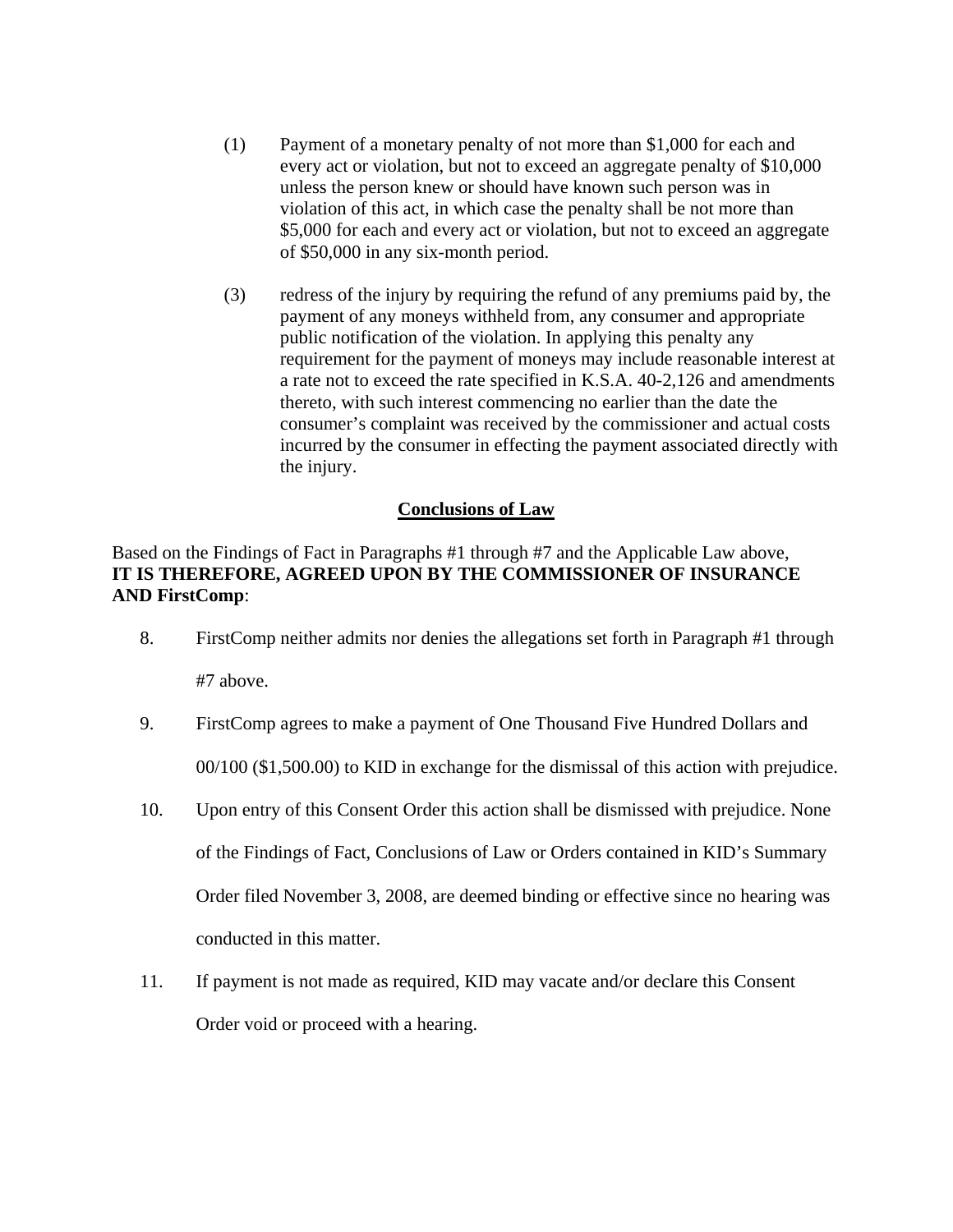12. The Commissioner shall retain jurisdiction over this matter to issue any Order(s)

deemed necessary and appropriate.

# **NOTICE OF RIGHTS**

FirstComp Insurance Company ("FirstComp") is entitled to a hearing pursuant to K.S.A. 77-537, the Kansas administrative Procedure act. If FirstComp desires a hearing, the company must file a written request for a hearing with:

 John W. Campbell, General Counsel Kansas Insurance Department 420 S.W.  $9<sup>th</sup>$  Street Topeka, Kansas 66612

This request must be filed within fifteen (15) days from the date of service of this Order. If FirstComp requests a hearing, the Kansas Insurance Department will notify the company of the time and place of the hearing and information on the procedures, right of representation, and other rights of parties relating to the conduct of the hearing, before commencement of the same.

If a hearing is not requested in the time and manner stated above, this Summary Order shall become effective as a Final Order upon the expiration of time for requesting a hearing, pursuant to K.S.A. 77-613. In the event FirstComp files a petition for judicial review, pursuant to K.S.A. 77-613(e), the agency officer to be served on behalf of the Kansas Insurance Department is:

 John W. Campbell, General Counsel Kansas Insurance Department 420 S.W.  $9^{th}$  Street Topeka, Kansas 66612

## **IT IS SO ORDERED THIS \_13th\_\_ DAY OF MARCH, 2009, IN THE CITY OF TOPEKA, COUNTY OF SHAWNEE, STATE OF KANSAS.**



|                                      | /s/ Sandy Praeger         |
|--------------------------------------|---------------------------|
| $\sqrt{R}$                           | <b>Sandy Praeger</b>      |
| <b>DEPARTMENT</b><br>$P$ constraints | Commissioner of Insurance |

 $\angle$ s/ John W. Campbell $\Box$  John W. Campbell General Counsel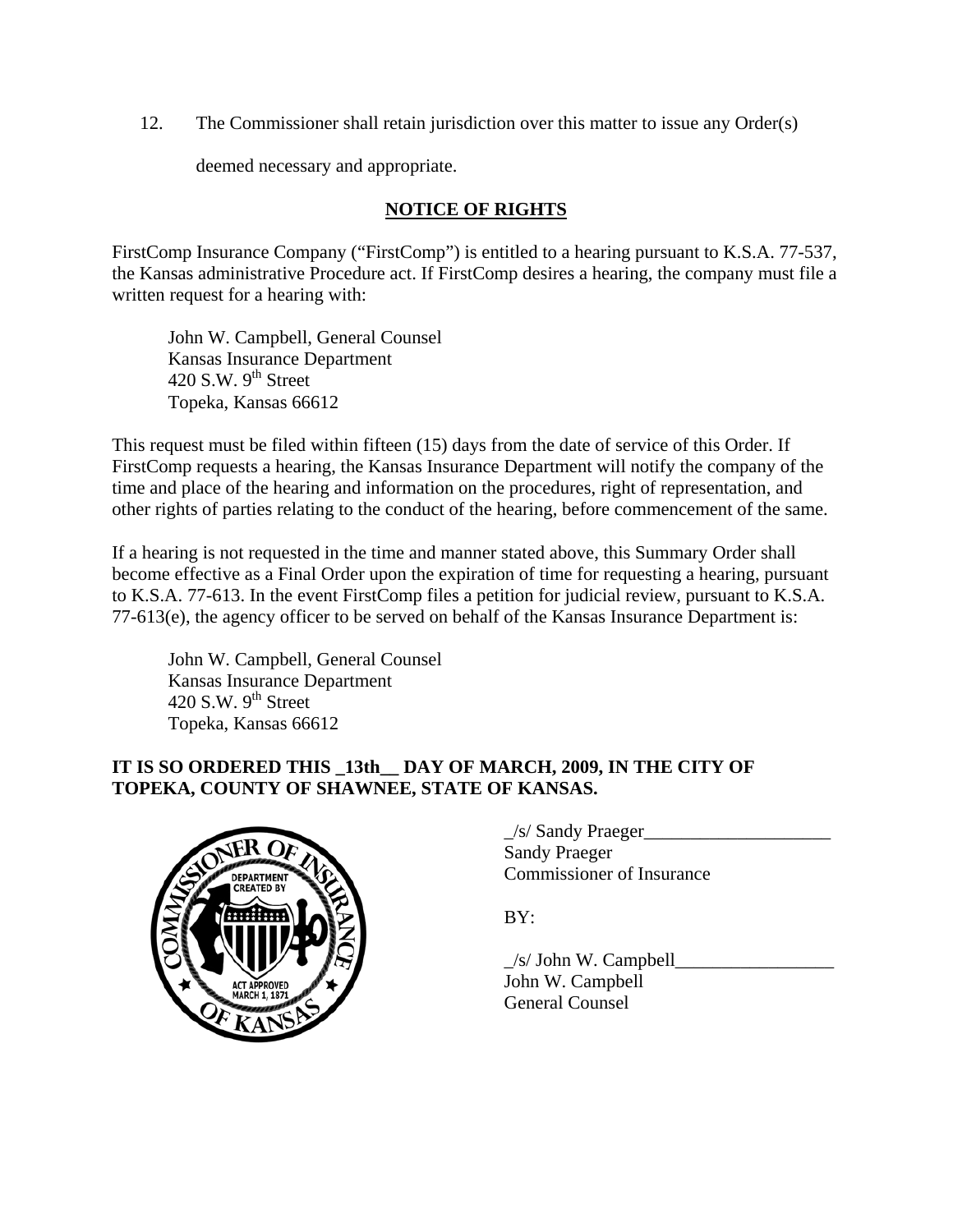Submitted and Approved By:

 $\angle$ /s/ Kristine M. Thomas Kristine M. Thomas VP of Regulatory and Legal Affairs FirstComp Insurance Company

\_/s/ Zachary J.C. Anshutz\_\_\_\_\_\_\_\_\_\_\_\_\_\_\_\_\_\_\_\_ Zachary J.C. Anshutz Assistant General Counsel Kansas Insurance Department